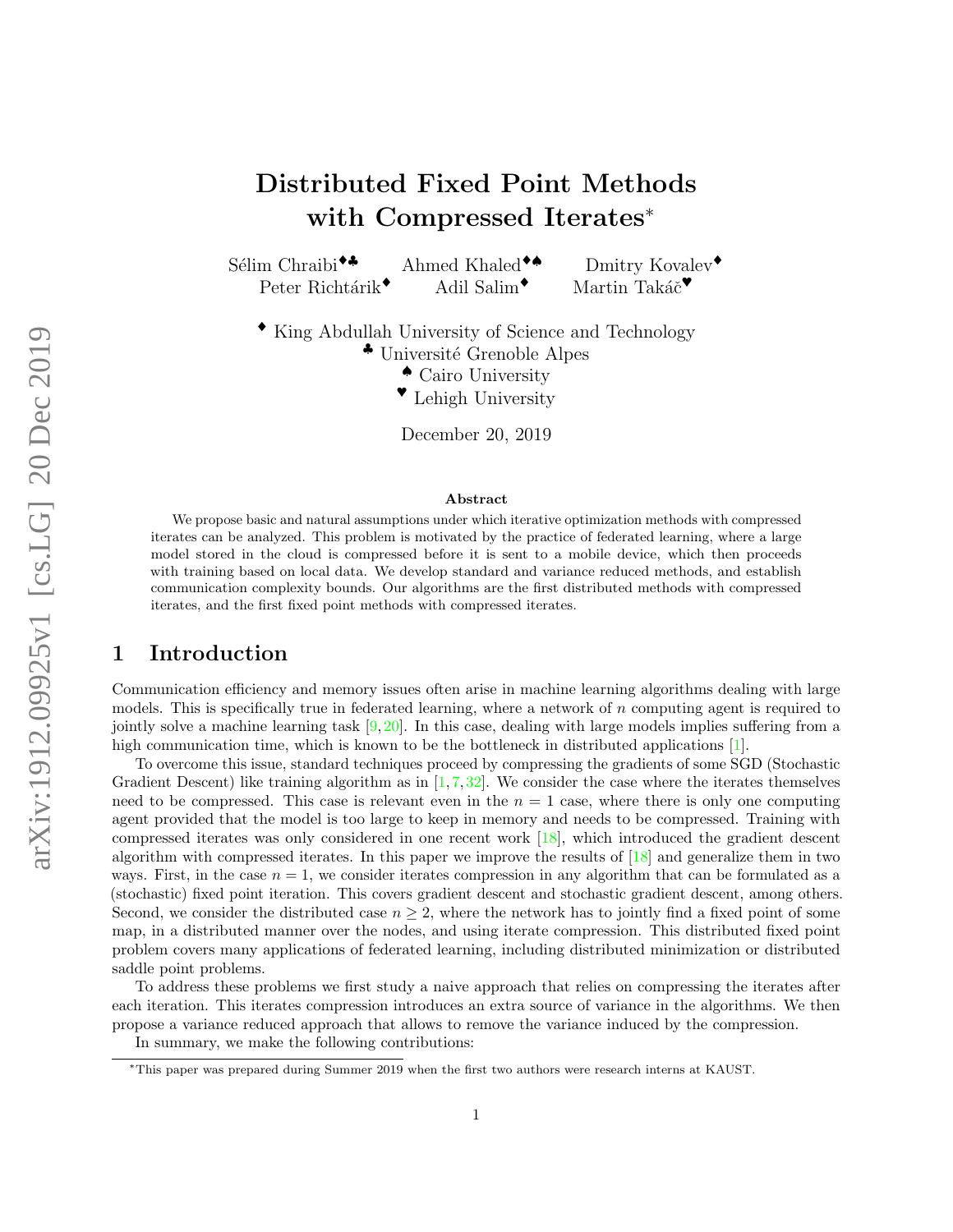- We propose new distributed algorithms (non variance reduced and variance reduced) to learn with compressed iterates in the fixed point framework, which we show captures gradient descent as well as a variety of other methods.
- We derive non asymptotic convergence rates for these methods. Our theory allows improved rates when specialized to gradient descent compared to prior work, and captures other variants of gradient descent that have not been previously studied.
- We experiment numerically with the developed algorithms on synthetic and real datasets and report our findings.

#### 1.1 Related Work

Communication-Efficiency. In distributed optimization, the communication cost is the bottleneck. In order to reduce it, many methods have been suggested including the use of intermittent communication and decentralization [\[31\]](#page-10-2), as well as exchanging only compressed or quantized information between the computing units  $[29]$ . Usually, the exchanged information is usually some compressed gradient  $[1, 7, 27]$  $[1, 7, 27]$  $[1, 7, 27]$  $[1, 7, 27]$  $[1, 7, 27]$  or compressed model update [\[4,](#page-9-4)[25\]](#page-10-5) in a distributed master-worker setting. We note that in the setting of gradient compression, various methods have also been developed to reduce the noise from gradient compression and the method we develop is similar in spirit to some of them, as [\[17,](#page-9-5)[22\]](#page-10-6). As noted before, iterate compression is also used in Federated Learning, see e.g.  $[9, 20]$  $[9, 20]$  $[9, 20]$ , where concerns of communication efficiency and memory usage are particularly important.

Decentralized Methods. In decentralized settings, one can distinguish between exact methods and approximate methods. Among inexact methods, some provide algorithms that compute (sub)gradients at compressed iterates: [\[23,](#page-10-7) [24\]](#page-10-8). Exact methods usually exchange compressed gradients or compressed iterates [\[6,](#page-9-6) [14,](#page-9-7) [19,](#page-10-9) [21,](#page-10-10) [26,](#page-10-11) [33\]](#page-10-12). Our focus in this work is on centralized methods, and we leave an extension to decentralized settings to future work.

In addition to concerns of communication efficiency, because compression operators satisfying Assumption [3](#page-2-0) are not all necessarily quantization operators, our method (in the  $n = 1$  case) can also be seen as an analysis of fixed point methods with perturbed iterates in a similar spirit to [\[13\]](#page-9-8), who analyze gradient descent methods given access to an inexact oracle.

The remainder is organized as follows. In the next section we provide some background on distributed fixed point problems and compression operators, and make our assumptions. In Section [3,](#page-3-0) we consider the case  $n = 1$  where there is only one computing unit. We describe our algorithms, state the main results and instantiate the algorithms to practical (stochastic) fixed point iterations. The case  $n = 1$  is generalized in Section [4](#page-5-0) where a network of computing units is considered. We describe our distributed algorithms, state the main results and instantiate the distributed algorithms to practical distributed (stochastic) fixed point iterations. Finally, simulations on a federated learning task is provided in Section [5.](#page-7-0) The proofs of our theorems are postponed to the appendix.

## 2 Background

#### 2.1 Distributed fixed point

Let  $\mathcal{T}_1, \mathcal{T}_2, \ldots, \mathcal{T}_n$  be operators on  $\mathbb{R}^d$ , i.e.,  $\mathcal{T}_i : \mathbb{R}^d \to \mathbb{R}^d$ . Denoting

<span id="page-1-1"></span>
$$
\mathcal{T}(x) := \frac{1}{n} \sum_{i=1}^{n} \mathcal{T}_i(x),\tag{1}
$$

our goal is to find a fixed point of  $\mathcal{T}$ , i.e., a point  $x^*$  such that

<span id="page-1-0"></span>
$$
\mathcal{T}(x^*) = x^*.\tag{2}
$$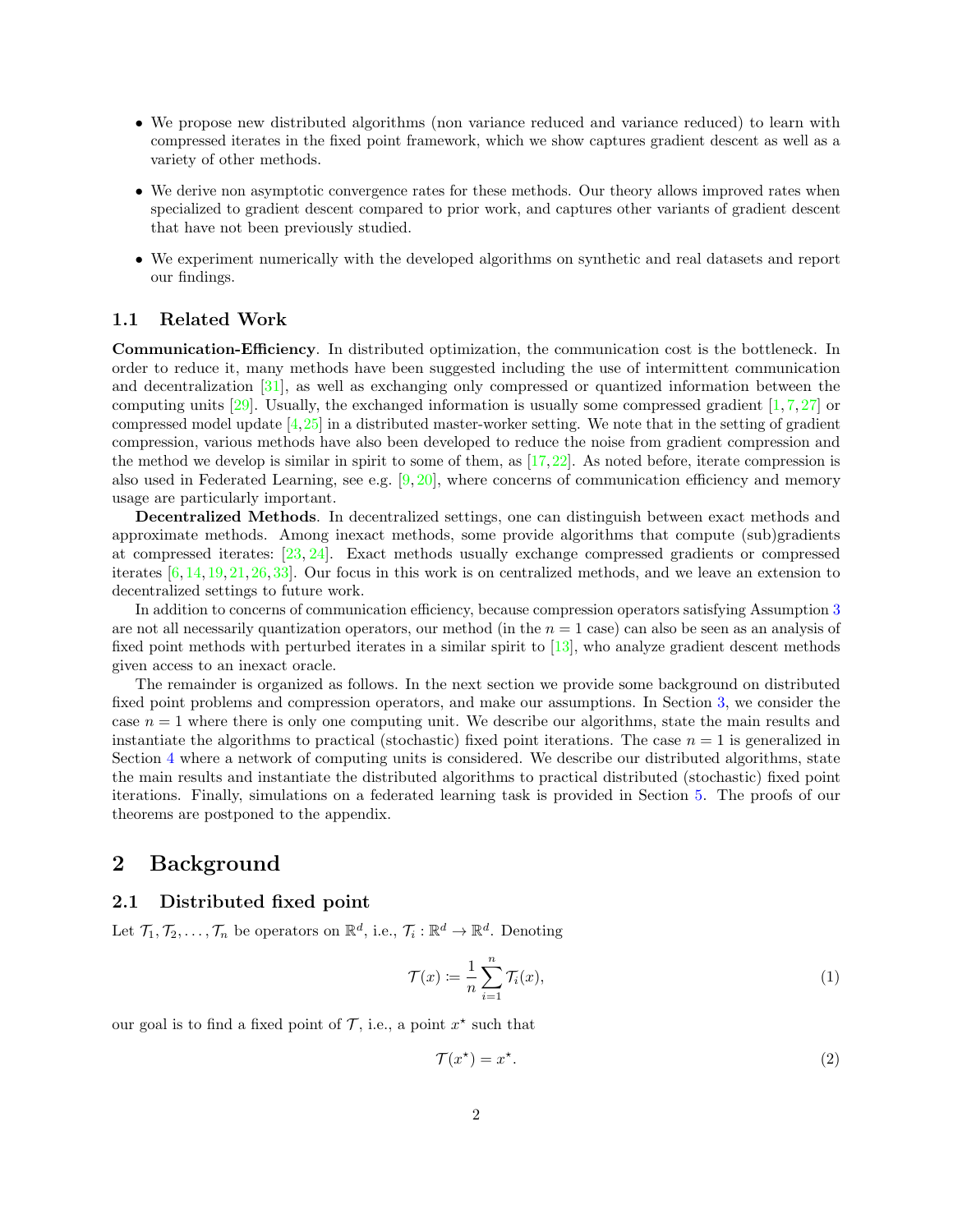Consider a probability space  $(\Omega, \mathscr{F}, \mathbb{P})$ , a family  $s := (s_i)_{i \in \{1,...,n\}}$  of random variables defined on  $(\Omega, \mathscr{F}, \mathbb{P})$ with values in some measurable space  $(\Xi, \mathscr{G})$ . Denote  $\mathcal{S}_i$  the distribution of  $s_i$  and S the distribution (over  $\Xi<sup>n</sup>$ ) of s. We allow each  $\mathcal{T}_i$  to have the following stochastic representation:

$$
\mathcal{T}_i(x) = \mathbb{E}_{s_i} \left[ \mathcal{T}_i(x, s_i) \right],\tag{3}
$$

where, with a small abuse of notation,  $\mathcal{T}_i(x, \cdot)$  denotes an  $\mathcal{S}_i$ -integrable function for every  $x \in \mathbb{R}^d$ . We also denote for every  $x \in \mathbb{R}^d$ ,

<span id="page-2-4"></span>
$$
\mathcal{T}(x,s) := \frac{1}{n} \sum_{i=1}^{n} \mathcal{T}_i(x,s_i). \tag{4}
$$

Note that  $\mathcal{T}(x, \cdot)$  is S-integrable and that  $\mathbb{E}_s[\mathcal{T}(x, s)] = \mathcal{T}(x)$ .

We assume the following contraction property for the stochastic map  $\mathcal{T}(\cdot, s)$ .

<span id="page-2-1"></span>**Assumption 1.** There exist  $x^* \in \mathbb{R}^d$ ,  $B \ge 0$  and  $\rho \in (0,1)$  such that for every  $x \in \mathbb{R}^d$ ,

$$
\mathbb{E}_{s}\left[\left\|\mathcal{T}(x,s)-x^{\star}\right\|^{2}\right] \leq (1-\rho)\left\|x-x^{\star}\right\|^{2} + B. \tag{5}
$$

This assumption is satisfied by many maps  $\mathcal{T}(\cdot,s)$  describing (stochastic) optimization algorithms under some strong convexity / smoothness assumption; see Sections [3](#page-3-0) and [4.](#page-5-0) We shall also use the expected Lipschitz continuity of  $\mathcal{T}_i(x, s)$  defined as follows.

<span id="page-2-2"></span>**Assumption 2.** For every  $i \in \{1, ..., n\}$ , there exists  $c_i \geq 0$  such that for every  $x, y \in \mathbb{R}^d$ .

$$
\mathbb{E}_s\left[\left\|\mathcal{T}_i(x,s)-\mathcal{T}_i(y,s)\right\|^2\right] \leq c_i\|x-y\|^2,\tag{6}
$$

and we denote

<span id="page-2-3"></span>
$$
c^2 := \frac{1}{n} \sum_{i=1}^n c_i^2.
$$

#### 2.2 Compression operator

In order to overcome communication issues, we apply a compression operator to the iterates.

Consider a family  $\xi := (\xi_i)_{i \in \{1,...,n\}}$  of random variables defined on  $(\Omega, \mathscr{F}, \mathbb{P})$  with values  $(\Xi, \mathscr{G})$ . If  $n = 1$ , we shall prefer the notation  $\xi$  for  $\xi_1$ . We consider a measurable map  $\mathcal{C}: \mathbb{R}^d \times \Xi \to \mathbb{R}^d$  such that for every  $i \in \{1, \ldots, n\},\$ 

$$
x = \mathbb{E}_{\xi_i} \left[ \mathcal{C}(x, \xi_i) \right]. \tag{7}
$$

The map  $\mathcal C$  is called a compression operator. We make the following assumption on  $\mathcal C$ .

<span id="page-2-0"></span>**Assumption 3.** There exists  $\omega \geq 0$  such that for every  $i \in \{1, ..., n\}$  and every  $x \in \mathbb{R}^d$ ,

$$
\mathbb{E}_{\xi_i} \left[ \left\| \mathcal{C}(x; \xi_i) - x \right\|^2 \right] \le \omega \|x\|^2. \tag{8}
$$

Assumption [3](#page-2-0) has been used before, either in this general form or in special cases, in the analysis of gradient methods with *compressed gradients*  $[17,19]$  $[17,19]$  and *compressed iterates*  $[18]$ . Many practical compression operators satisfy this assumption; e.g., natural compression and natural dithering, standard dithering, sparsification, and quantization  $[16, 17, 18, 28]$  $[16, 17, 18, 28]$  $[16, 17, 18, 28]$  $[16, 17, 18, 28]$  $[16, 17, 18, 28]$  $[16, 17, 18, 28]$  $[16, 17, 18, 28]$ .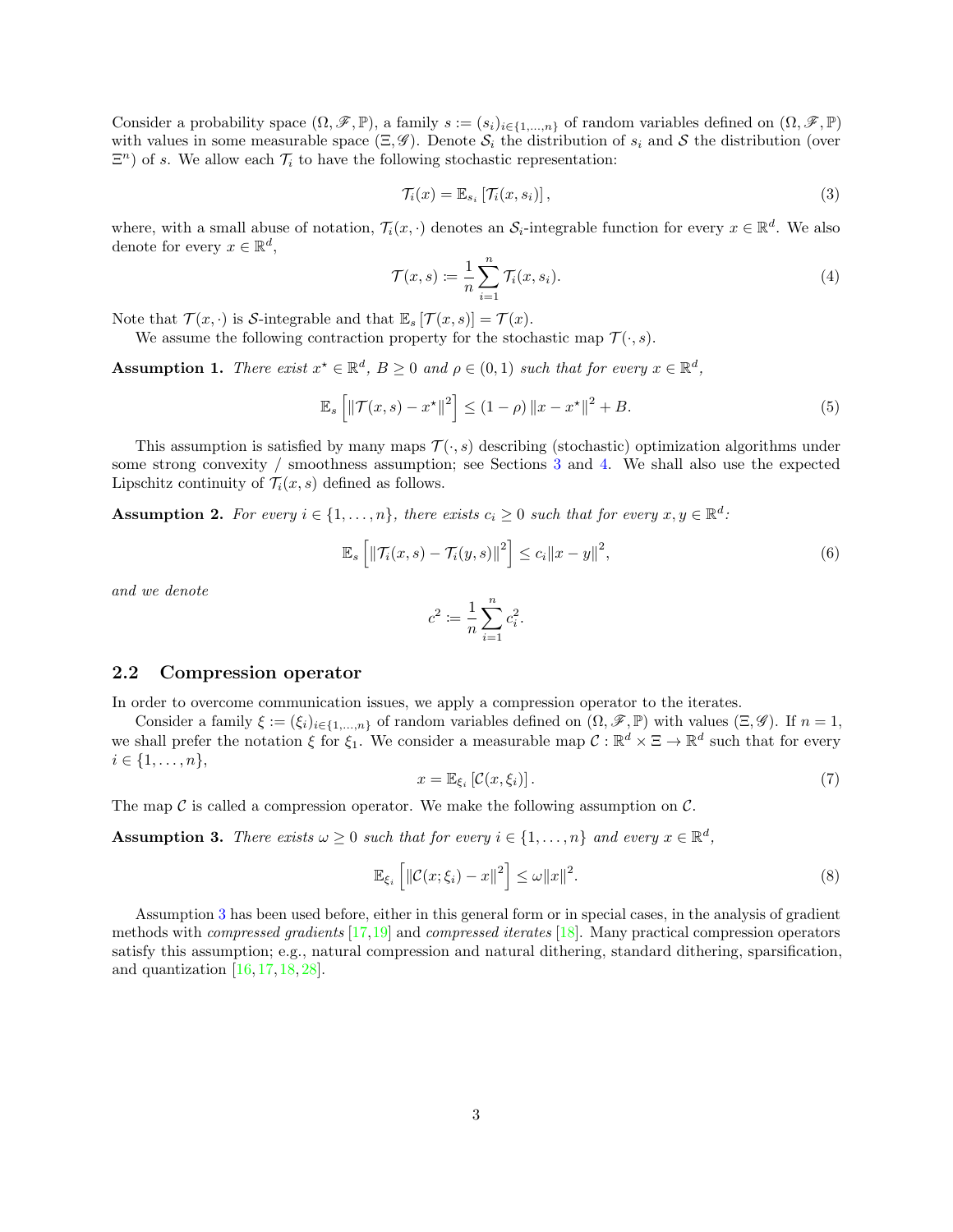### <span id="page-3-0"></span>3 Results in the case  $n = 1$

In this section, we present two algorithms to solve [\(2\)](#page-1-0) in the case when  $n = 1$  and state two theorems related to these algorithms.

Consider stochastic fixed point iterations of the form

$$
x^{k+1} = \mathcal{T}(x^k, s^k),\tag{9}
$$

where  $s^k$  is a sequence of i.i.d. copies of s. Our first algorithm compresses all iterates  $x^k$  for  $k \geq 1$ .

<span id="page-3-2"></span>Algorithm 1 FPMCI: Fixed Point Method with Compressed Iterates **Initialization**:  $x^0 \in \mathbb{R}^d$ ,  $(\xi^k)$  i.i.d. copies of  $\xi$ ,  $(s^k)$  i.i.d. copies of s for  $k = 0, 1, 2, ...$  do ).

$$
x^{k+1} = \mathcal{C}(\mathcal{T}(x^k, s^k), \xi^k)
$$

end for

Theorem [1](#page-3-1) states the convergence result obtained for Algorithm [1.](#page-3-2)

<span id="page-3-1"></span>**Theorem 1.** Suppose that Assumptions [1,](#page-2-1) [2](#page-2-2) and [3](#page-2-0) hold. Let  $r^k := ||x^k - x^*||$  $\alpha^2$ . Then the iterates defined by Algorithm [1](#page-3-2) satisfy

$$
\mathbb{E}\left[r^k\right] \le \left(1 - \rho + 2\omega c^2\right)^k r^0 + \frac{B + 2\omega\sigma^2}{\rho - 2\omega c^2},
$$

where  $\sigma^2 \coloneqq \mathbb{E}_s \left[ \|\mathcal{T}(x^*, s)\|^2 \right].$ 

The convergence rate of  $(x^k)$  is linear up to a ball of squared radius

<span id="page-3-3"></span>
$$
\frac{B}{\rho - 2\omega c^2} + \frac{2\omega\sigma^2}{\rho - 2\omega c^2}.\tag{10}
$$

The first term is coming from Assumption [1.](#page-2-1) The value of B is usually zero for deterministic fixed point maps  $\mathcal{T}$ , see the next subsection. In this case, the first term of  $(10)$  is zero. The presence of the second term is mainly a consequence of the variance of the compression operator. If  $\omega = 0$  (no compression), then the second term is equal to zero.<sup>[1](#page-3-4)</sup>

In order to remove this variance term, we develop a variance reduced version of Algorithm [1](#page-3-2) to solve [\(2\)](#page-1-0).

Algorithm 2 VR-FPMCI: Variance Reduced Fixed Point Method with Compressed Iterates **Initialization:**  $x^0, h^0 \in \mathbb{R}^d$ ,  $(\xi^k)$  i.i.d. copies of  $\xi$ ,  $(s^k)$  i.i.d. copies of s

<span id="page-3-5"></span>for  $k = 0, 1, 2, ...$  do

$$
\delta^{k+1} = \mathcal{C}(\mathcal{T}(x^k, s^k) - h^k, \xi^k)
$$
  
\n
$$
h^{k+1} = h^k + \alpha \delta^{k+1}
$$
  
\n
$$
x^{k+1} = (1 - \eta) x^k + \eta (h^k + \delta^{k+1}).
$$

end for

The improved convergence rate of Algorithm [2](#page-3-5) is stated by the next theorem.

<span id="page-3-4"></span><sup>1</sup>Having  $\sigma^2 = 0$  is hopeless, except in very particular cases like  $\mathcal T$  deterministic and  $x^* = 0$ .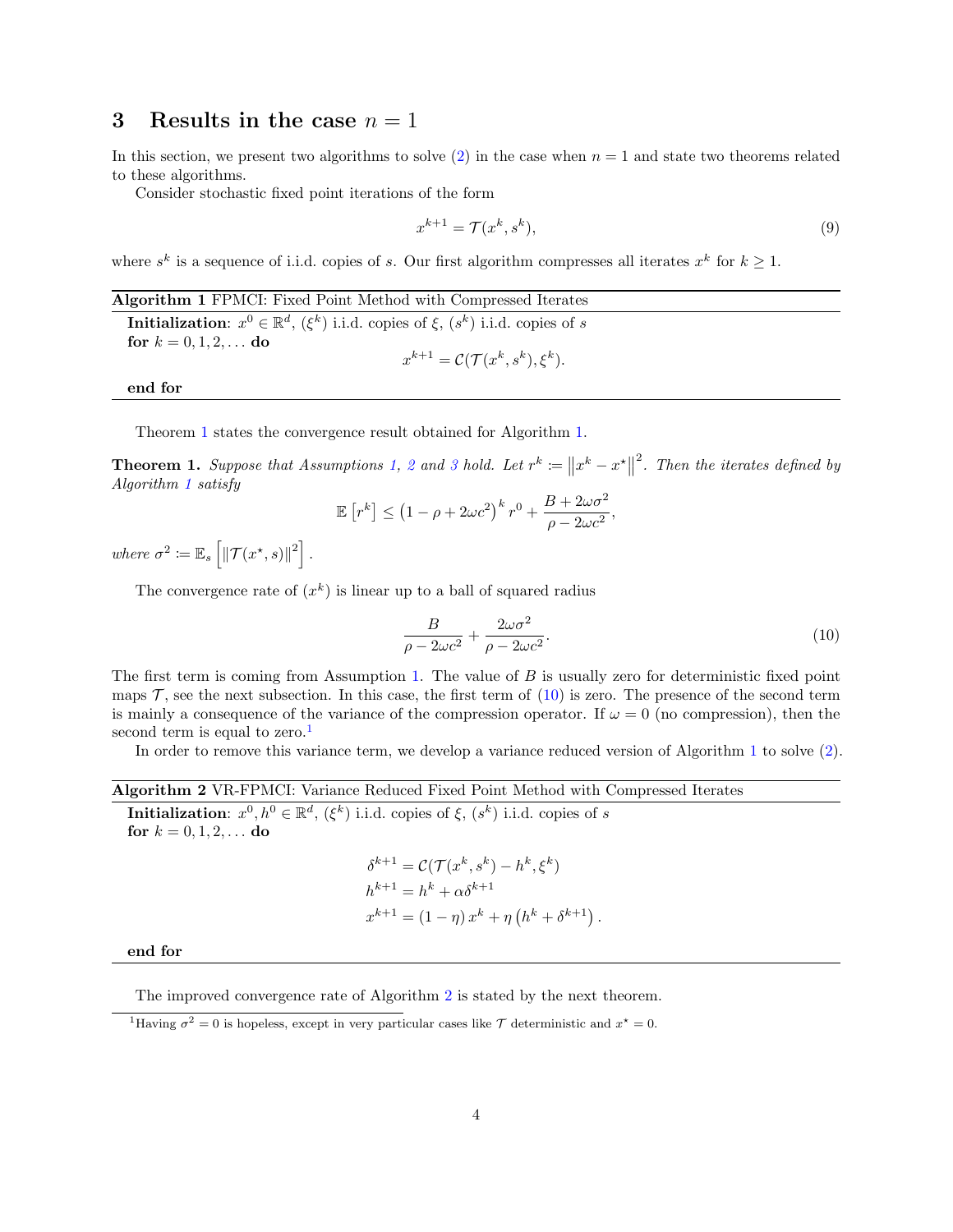<span id="page-4-0"></span>**Theorem 2.** Let  $\Psi^k$  be the following Lyapunov function:

$$
\Psi^k := \left\|x^k - x^\star\right\|^2 + \frac{4\eta^2\omega}{\alpha} \mathbb{E}_s \left[ \left\|h^k - \mathcal{T}(x^\star, s^k)\right\|^2 \right].
$$

Suppose that Assumptions [1,](#page-2-1) [2](#page-2-2) and [3](#page-2-0) hold. Then the iterates defined by Algorithm [2](#page-3-5) satisfy

$$
\mathbb{E}\left[\Psi^k\right] \le \left(1 - \frac{\min\left\{\alpha, \eta\rho\right\}}{2}\right)^k \mathbb{E}\left[\Psi^0\right] + \frac{2\eta B}{\min\left\{\alpha, \eta\rho\right\}},\tag{11}
$$

if the stepsizes  $\alpha$ ,  $\eta$  satisfy

$$
\alpha \le \frac{1}{\omega + 1} \quad \text{and} \quad \eta = \min \left\{ 1, \frac{\rho}{12\omega c^2} \right\}.
$$

Therefore, Algorithm [2](#page-3-5) converges linearly if  $B = 0$  and allows for arbitrarily large compression variance.

#### 3.1 Examples

We now give some instances of our algorithms [1](#page-3-2) and [2](#page-3-5) by particularizing the map  $\mathcal{T}$ .

#### Gradient Descent

Consider an L-smooth  $\mu$ -strongly convex objective function  $F : \mathbb{R}^d \to \mathbb{R}$  and a step-size  $\gamma \in (0, \frac{1}{L}]$ . Then

<span id="page-4-1"></span>
$$
\mathcal{T}_{\mathrm{GD}}: x \mapsto x - \gamma \nabla F(x) \tag{12}
$$

satisfies Assumption [1](#page-2-1) with  $\rho = \gamma \mu$  and  $B = 0$ , and Assumption [2](#page-2-2) with  $c = 1$  [\[5\]](#page-9-10). As a result, for any compression operator  $\mathcal C$  satisfying Assumption [3,](#page-2-0) Theorem [1](#page-3-1) states that

$$
\mathbb{E}\left[r^k\right] \le \left(1-\gamma\mu+2\omega\right)^k r^0 + \frac{2\omega}{\gamma\mu-2\omega} \|x^\star\|^2.
$$

This result improves upon the result obtained in [\[18\]](#page-9-3) by requiring  $\omega < \frac{1}{2\kappa}$  rather than  $\omega < \frac{1}{76\kappa}$  while still guaranteeing convergence. Moreover, using Theorem [2,](#page-4-0)  $\mathbb{E}[r^k]$  converges linearly to zero, rather to a neighbourhood of the solution, if Algorithm [1](#page-3-2) is applied.

#### Stochastic Gradient Descent (SGD)

Consider a  $\mu$ -strongly convex objective function  $F : \mathbb{R}^d \to \mathbb{R}$  and  $g(\cdot, s)$  an unbiased estimate of  $\nabla F$  $(\forall x \in \mathbb{R}^d, \mathbb{E}_s[g(x,s)] = \nabla F(x)$ . Assume that there exists  $L > 0$  such that

$$
\mathbb{E}_s [||g(x, s) - g(y, s)||] \leq L ||x - y||.
$$

Then, a simple calculation shows that Assumption [2](#page-2-2) is satisfied by the map

$$
\mathcal{T}_{\text{SGD}} : (x, s) \mapsto x - \gamma g(x, s).
$$

It is also known that Assumption [1](#page-2-1) is satisfied, with  $B > 0$  in general, see e.g. [\[15\]](#page-9-11).

#### Proximal SGD

One can generalize the previous example to the map

$$
\mathcal{T}_{\text{prox-SGD}} : (x, s) \mapsto \text{prox}_{\gamma H}(x - \gamma g(x, s)),
$$

where H is a convex, lower semicontinuous and proper function  $\mathbb{R}^d \to (-\infty, +\infty]$ , and  $\text{prox}_{\gamma H}$  is the proximity operator of  $\gamma H$  defined as

$$
\operatorname{prox}_{\gamma H}(x) \coloneqq \operatorname*{arg\,min}_{y \in \mathbb{R}^d} \left\{ \frac{1}{2} \|x - y\|^2 + \gamma H(y) \right\}.
$$

The map  $\mathcal{T}_{\text{prox-SGD}}$  also satisfies the Assumptions [\[2,](#page-9-12)[3\]](#page-9-13). A fixed point of  $\mathcal{T}_{\text{prox-SGD}}$  is a minimizer of  $F + H$ .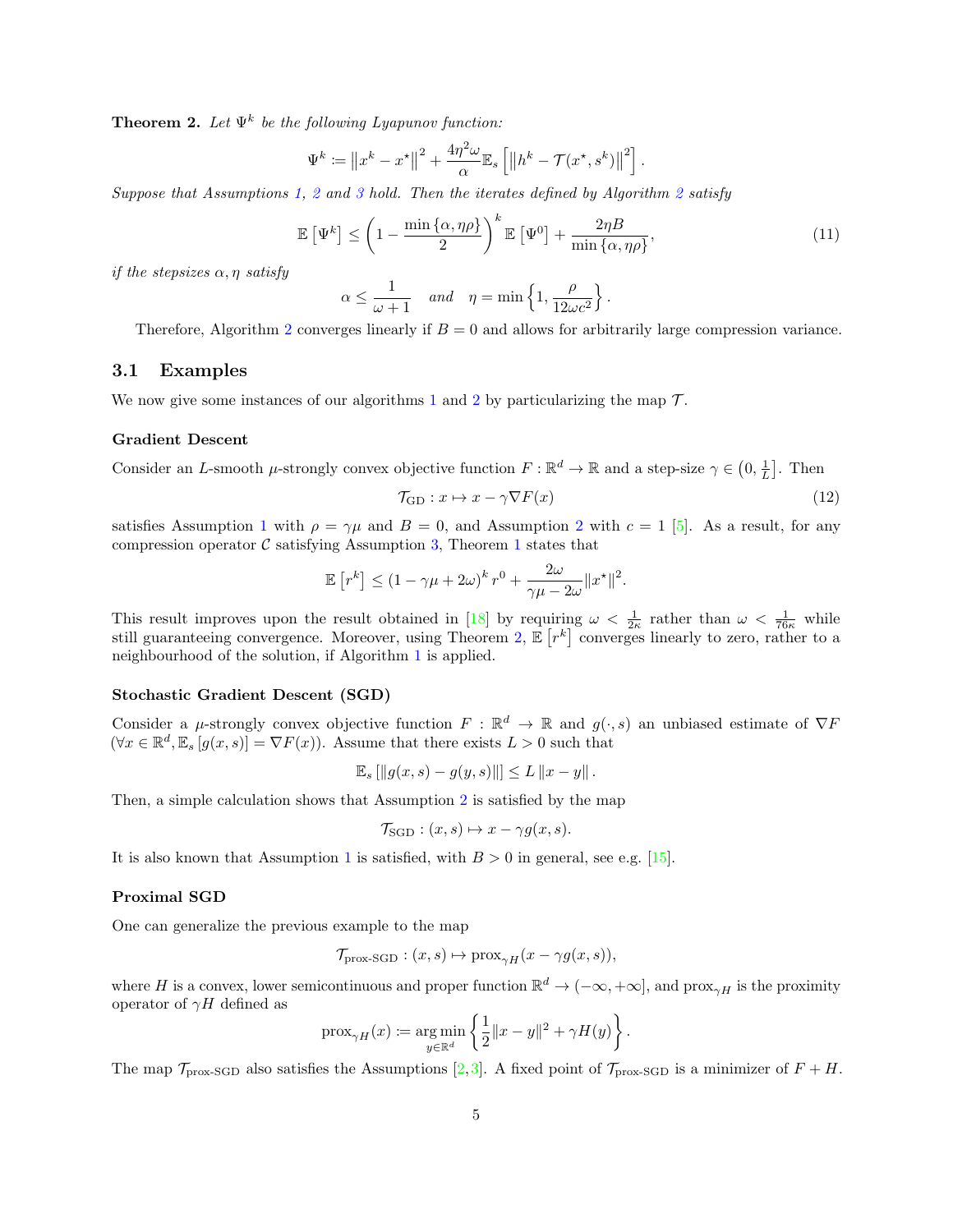#### Davis-Yin splitting

Davis-Yin splitting  $[12]$  is an optimization algorithm to minimize a sum of three convex functions  $F + G + H$ . It is a generalization of Gradient Descent, Proximal Gradient Descent, and Douglas Rachford algorithms [\[5,](#page-9-10)[8\]](#page-9-15) and it takes the form of fixed point iterations  $x^{k+1} = \mathcal{T}_{DY}(x^k)$  $x^{k+1} = \mathcal{T}_{DY}(x^k)$  $x^{k+1} = \mathcal{T}_{DY}(x^k)$ . The map  $\mathcal{T}_{DY}$  satisfies Assumptions 1 and [2](#page-2-2) with  $B = 0$  if at least one of F, G or H is strongly convex and at least one of G or H is smooth [\[12\]](#page-9-14). Therefore Algorithm [2](#page-3-5) converges linearly in this case.

#### Vu-Condat splitting

Vu condat splitting [\[11,](#page-9-16) [30\]](#page-10-14) is an optimization algorithm to minimize a sum of three convex functions  $F(x) + G(x) + H(Ax)$  where A is a matrix. It is a generalization of Gradient Descent, Proximal Gradient Descent, and Douglas Rachford, ADMM and Chambolle-Pock algorithms [\[10\]](#page-9-17) and it takes the form of fixed point iterations  $x^{k+1} = \mathcal{T}_{\text{VC}}(x^k)$  $x^{k+1} = \mathcal{T}_{\text{VC}}(x^k)$  $x^{k+1} = \mathcal{T}_{\text{VC}}(x^k)$ . The map  $\mathcal{T}_{\text{VC}}$  satisfies Assumptions 1 and [2](#page-2-2) with  $B = 0$  if G is strongly convex and  $H$  is smooth. Therefore Algorithm  $2$  converges linearly in this case.

#### (Stochastic) Gradient Descent Ascent

Consider a  $\mu$ -strongly convex-concave function  $F : \mathbb{R}^d \times \mathbb{R}^d \to \mathbb{R}$  defined by  $F : (x, y) \mapsto F(x, y)$ , (strongly convex in x and strongly concave in y) with L-Lipschitz continuous gradient. Then, the map

<span id="page-5-1"></span>
$$
\mathcal{T}_{\text{GDA}}:(x,y)\mapsto
$$
  
\n
$$
(x,y)^{T} - \gamma(\nabla_{x}F(x,y), -\nabla_{y}F(x,y))^{T},
$$
\n(13)

satisfies Assumption [2](#page-2-2) and Assumption [1](#page-2-1) with  $B = 0$  if  $\gamma$  is small enough. In this case, Algorithm [4](#page-6-0) will converge linearly to a saddle point  $x^*$  of F. This example can be generalized to the case where the gradient  $(\nabla_x F(x, y), -\nabla_y F(x, y))^T$  is replaced by an unbiased estimate with the expected Lipschitz continuity property, in which case Assumption [1](#page-2-1) holds with  $B \geq 0$  in general.

### <span id="page-5-0"></span>4 The case  $n > 1$

We now consider the case where n computing agents are required to compute a fixed point of  $\mathcal T$ , under the restriction that each node i only have access to the "local" random map  $\mathcal{T}_i(\cdot,\xi_i)$ . We solve this problem in a distributed master/slave setting, where each iteration is divided into a computation step and a communication step. During the computation step, every node i uses  $\mathcal{T}_i(\cdot,\xi_i)$  to update some "local" variable. Then, during the communication step, each node sends its local variable to the master node of the network that aggregates the variables and sends back the result to the other nodes. We extend Algorithm [1](#page-3-2) (resp. Algorithm [2\)](#page-3-5) to this setting, as well as Theorem [1](#page-3-1) (resp. Theorem [2\)](#page-4-0). The distributed (non variance reduced) fixed point algorithm is summarized in Table [3.](#page-6-1)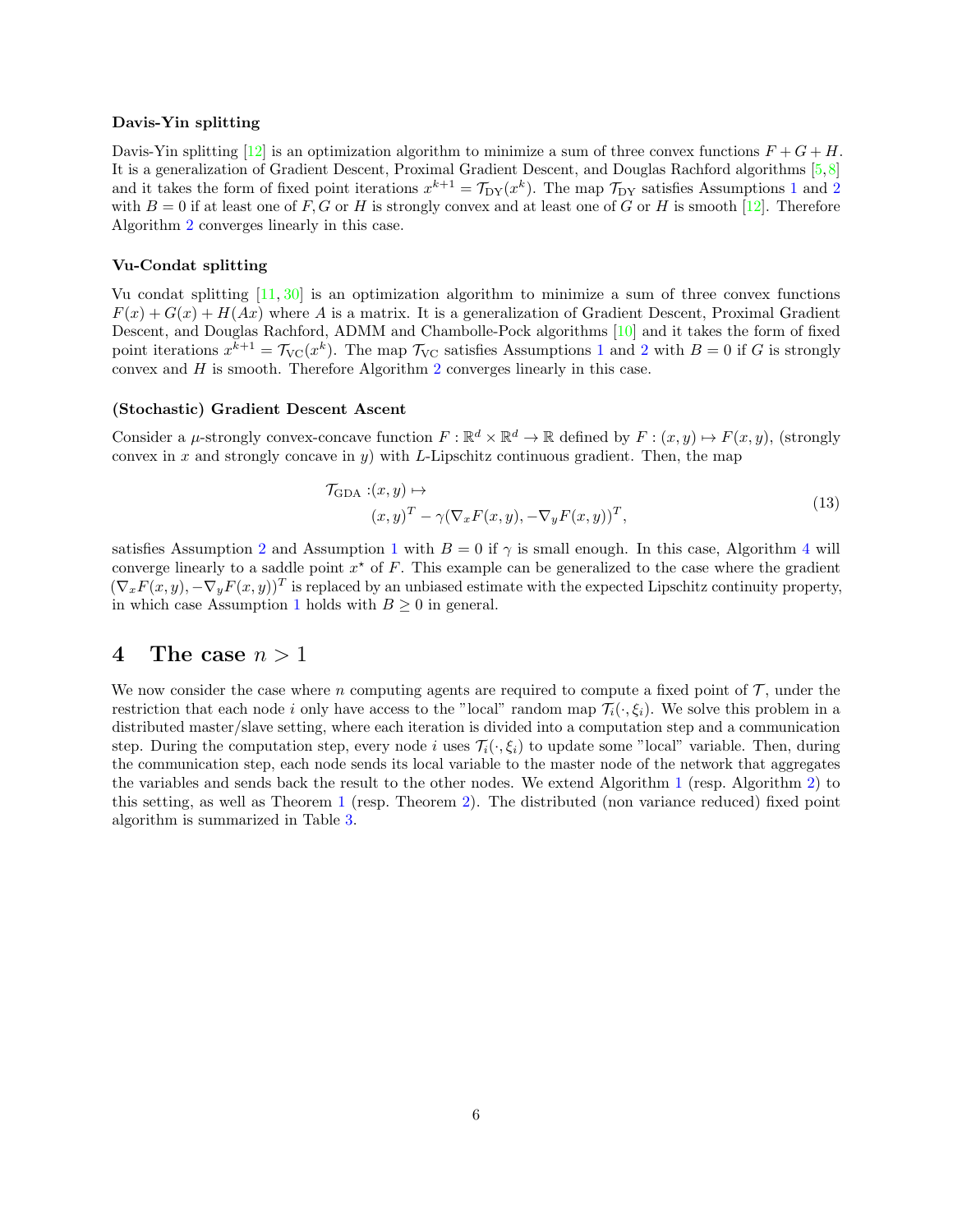#### Algorithm 3 Distributed Fixed Point Method with Compressed Iterates

**Initialization**:  $x^0 \in \mathbb{R}^d$ ,  $(\xi^k)$  i.i.d. copies of  $\xi$ ,  $(s^k)$  i.i.d. copies of s for  $k = 0, 1, 2, ...$  do Broadcast  $x^k$  to all nodes. for  $i = 1, \ldots, n$  in parallel do Communicate to master node

$$
\delta_i^{k+1} = \mathcal{C}\left(\mathcal{T}_i(x^k, s_i^k); \xi_i^k\right)
$$

end for

<span id="page-6-1"></span>Compute

$$
x^{k+1} = \frac{1}{n} \sum_{i=1}^{n} \delta_i^{k+1}.
$$
 (14)

end for

The convergence rate of this method is a direct generalization of Theorem [1](#page-3-1)

<span id="page-6-2"></span>**Theorem [3](#page-2-0).** Let Assumptions [1,](#page-2-1) [2](#page-2-2) and 3 hold. Assume moreover that  $s_1, \ldots, s_n$  are independent. Let  $r^k := ||x^k - x^*||$  $\alpha^2$ . Then the iterates defined by Algorithm [3](#page-6-1) satisfy

$$
\mathbb{E}\left[r^k\right] \le \left(1 - \rho + \frac{2\omega c^2}{n}\right)^k r^0 + \frac{B + \frac{2\omega}{n}\sigma^2}{\rho - \frac{2\omega c^2}{n}},
$$

where  $\sigma^2 \coloneqq \frac{1}{n} \sum_{i=1}^n \mathbb{E}_{s_i} \left[ \left\| \mathcal{T}_i(x^{\star}, s_i) \right\|^2 \right].$ 

Once again, the rate suffers from the variance term  $-\frac{2\omega\sigma^2}{2\omega c}$  $\frac{\overline{n}^{\sigma}}{\rho - \frac{2\omega c^2}{n}}$  which is removed by our variance reduced approach summarized in Table [4.](#page-6-0)

#### Algorithm 4 Distributed Variance-Reduced Fixed Point Method with Compressed Iterates

<span id="page-6-0"></span>**Initialization**:  $x^0, h_1^0, h_2^0, \ldots, h_n^0 \in \mathbb{R}^d$ , stepsize  $\eta \in (0, 1]$ , stepsize  $\alpha > 0$ for  $k = 0, 1, 2, ...$  do Broadcast  $x^k$  to all nodes.

for  $i = 1, \ldots, n$  in parallel do

$$
\delta_i^{k+1} = \mathcal{C}(\mathcal{T}_i(x^k, s_i^k) - h_i^k; \xi_i^k)
$$
  
\n
$$
h_i^{k+1} = h_i^k + \alpha \delta_i^{k+1}
$$
  
\n
$$
\Delta_i^{k+1} = \delta_i^{k+1} + h_i^k
$$

Communicate  $\Delta_i^{k+1}$  to master node end for Compute

$$
x^{k+1} = (1 - \eta) x^{k} + \eta \frac{1}{n} \sum_{i=1}^{n} \Delta_i^{k+1}.
$$

end for

Finally, the next theorem is the analogue of Theorem [2](#page-3-5) in the distributed setting.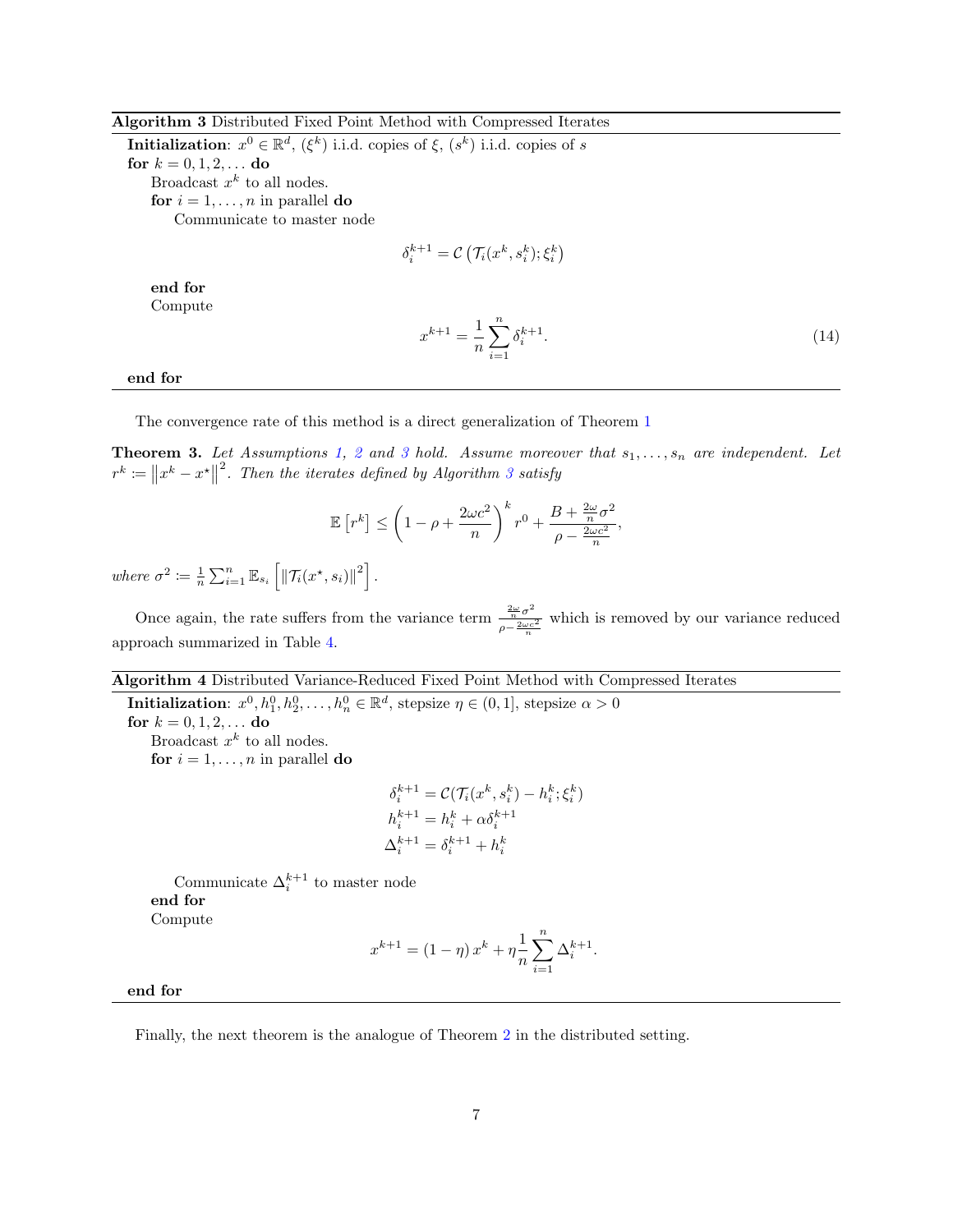<span id="page-7-1"></span>Theorem 4. Define the Lyapunov function

$$
\Psi^k := \left\|x^k - x^\star\right\|^2 + \frac{4\eta^2\omega}{\alpha n^2} \sum_{i=1}^n \mathbb{E}_{s_i} \left[ \left\|h_i^k - \mathcal{T}_i(x^\star, s_i^k)\right\|^2 \right].
$$

Suppose that Assumptions [1,](#page-2-1) [2](#page-2-2) and [3](#page-2-0) hold. Assume moreover that  $s_1, \ldots, s_n$  are independent. Then the iterates defined by Algorithm  $\frac{1}{4}$  $\frac{1}{4}$  $\frac{1}{4}$  satisfy

<span id="page-7-2"></span>
$$
\mathbb{E}\left[\Psi^k\right] \le \left(1 - \frac{\min\left\{\alpha, \eta\rho\right\}}{2}\right)^k \mathbb{E}\left[\Psi^0\right] + \frac{2\eta B}{\min\left\{\alpha, \eta\rho\right\}},\tag{15}
$$

if the stepsizes  $\alpha$ ,  $\eta$  satisfy

$$
\alpha \leq \frac{1}{\omega + 1} \quad \text{and} \quad \eta = \min \left\{ \frac{\rho n}{12\omega c^2}, 1 \right\}.
$$

Algorithm [4](#page-6-0) converges linearly if  $B = 0$ . We further note that in the special case  $\alpha \approx 1$  the algorithm reduces to quantizing the *model update* in expectation, a practice that is already common in practice. This further mirrors the result of [\[17\]](#page-9-5) where quantizing gradient differences rather than gradients allows several benefits over quantizing gradients. The message of Theorem [4,](#page-7-1) therefore, is that quantizing iterate differences rather than iterates also leads to better convergence properties.

#### 4.1 Examples

#### Distributed (Stochastic) Gradient Descent

Consider a  $\mu$ -strongly convex objective function  $F: \mathbb{R}^d \to \mathbb{R}$  expressed as an empirical mean

$$
F(x) = \frac{1}{n} \sum_{i=1}^{n} f_i(x),
$$

where each  $f_i$  is  $L_i$ -smooth and convex. Then it is easy to check that the map  $\mathcal{T}_{GD}$  defined in [\(12\)](#page-4-1) takes the form [\(1\)](#page-1-1) and that Assumptions [1](#page-2-1) and [2](#page-2-2) are satisfied by this map if  $\gamma$  is small enough, see e.g. [\[15\]](#page-9-11). Algorithm [4](#page-6-0) is then a distributed gradient descent algorithm with iterates compression that converges linearly. If the  $f_i$  are themselves written as expectations and have the expected Lipschitz continuity property and convexity, one can check that Assumptions [1](#page-2-1) and [2](#page-2-2) are also satisfied.

#### Distributed (Stochastic) Gradient Descent Ascent

The example  $(13)$  can be extended to the case where F is expressed as an empirical mean if each term has a Lipschitz continuous gradient. In this case, the distributed Algorithm [4](#page-6-0) still converges linearly to a saddle point  $x^*$  of F.

## <span id="page-7-0"></span>5 Empirical results

Here we present very preliminary numerical results.

**Experiment.** We minimize an  $l_2$  regularized loss of a linear regression problem using gradient descent and natural compression [\[16\]](#page-9-9). We carry out this experiment for different condition numbers.

Parametrisation. We use an artificial regression dataset which allows us to have control over the conditioning of the loss function (by controling the singular values of the feature matrix). We use the stepsize  $\gamma = \frac{1}{L}$ and in the variance reduced iteration we chose  $\alpha = \frac{1}{1+\omega}$  and  $\eta = \frac{\rho}{12\omega}$  (in the case of natural compression  $\omega = \frac{1}{8}$ ).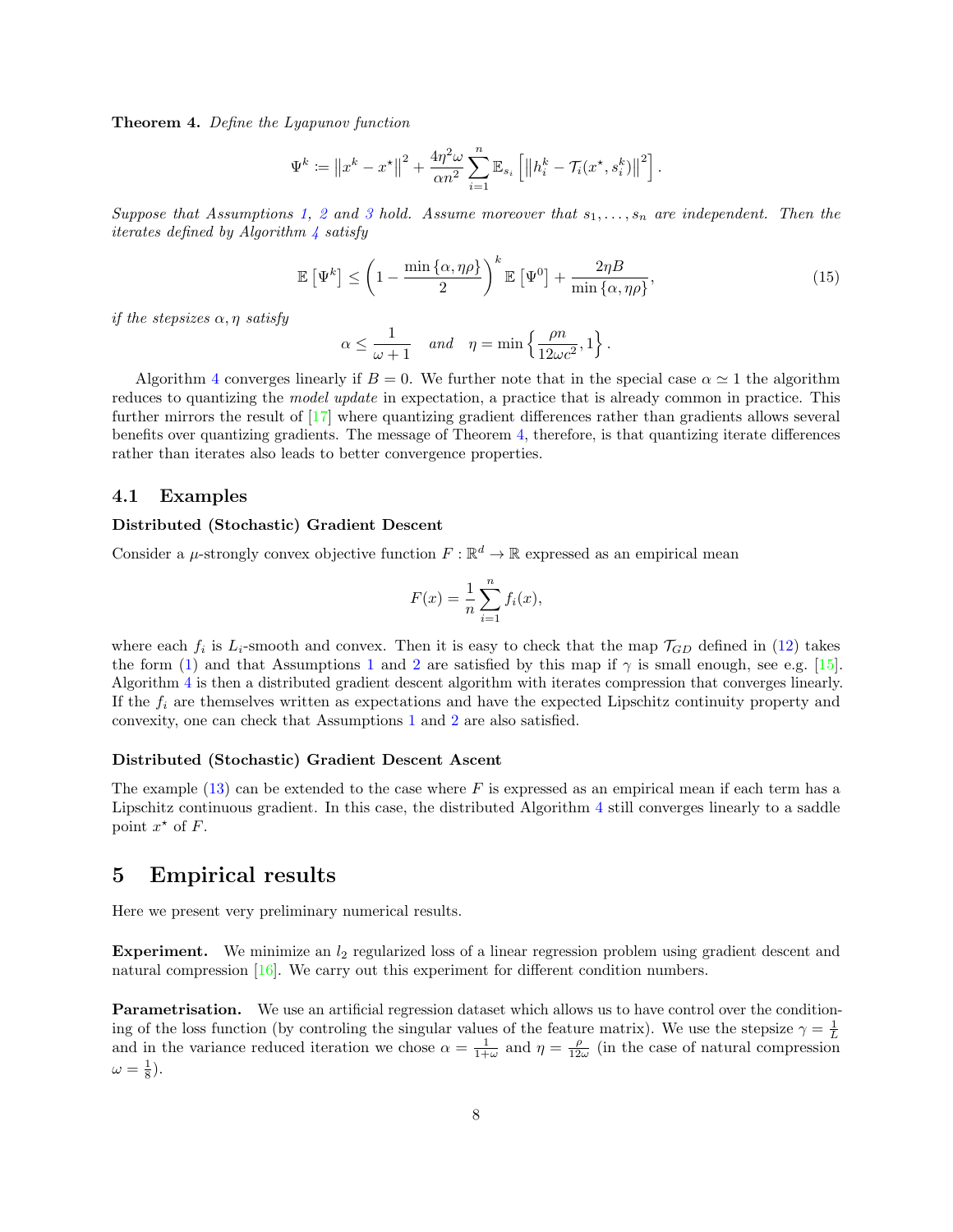**Results.** In the following we plot the evolution  $||x^k - x^*||^2$  for GD (Gradient Descent), GDCI (Gradient Descent with Compressed Iterates), VR-GDCI (Variance Reduced Gradient Descent with Compressed Iterates).

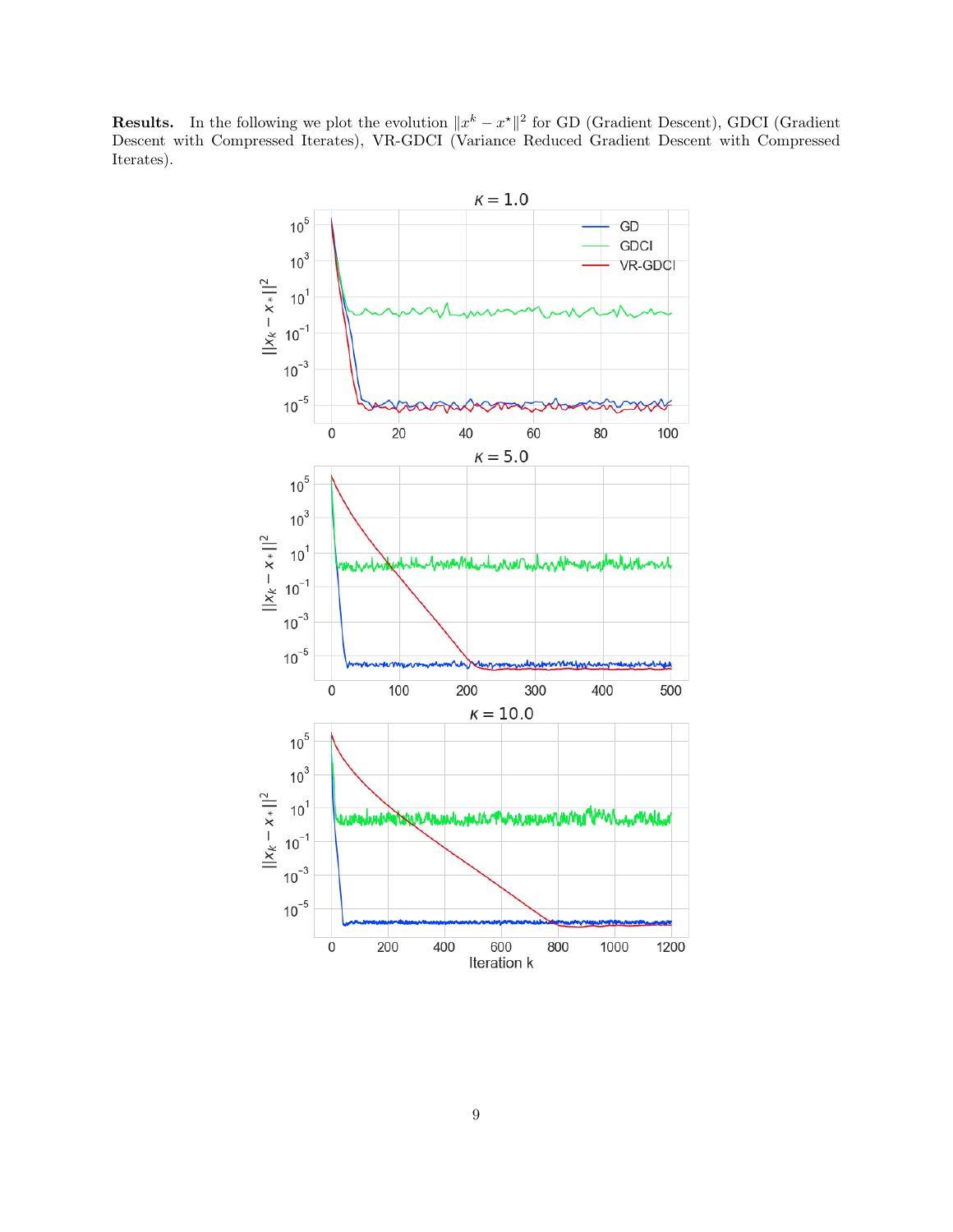## References

- <span id="page-9-1"></span>[1] Dan Alistarh, Demjan Grubic, Jerry Li, Ryota Tomioka, and Milan Vojnovic. Qsgd: Communicationefficient sgd via gradient quantization and encoding. In Advances in Neural Information Processing Systems, pages 1709–1720, 2017.
- <span id="page-9-12"></span>[2] Y. F. Atchade, G. Fort, and E. Moulines. On stochastic proximal gradient algorithms. ArXiv e-prints, 1402.2365, February 2014.
- <span id="page-9-13"></span>[3] Y. F Atchadé, G. Fort, and E. Moulines. On perturbed proximal gradient algorithms. J. Mach. Learn. Res., 18(1):310–342, 2017.
- <span id="page-9-4"></span>[4] Debraj Basu, Deepesh Data, Can Karakus, and Suhas Diggavi. Qsparse-local-SGD: Distributed SGD with Quantization, Sparsification, and Local Computations.  $arXiv$  preprint  $arXiv:1906.02367$ , 2019.
- <span id="page-9-10"></span>[5] H. H. Bauschke and P. L. Combettes. Convex Analysis and Monotone Operator Theory in Hilbert Spaces. CMS Books in Mathematics/Ouvrages de Math´ematiques de la SMC. Springer, New York, 2011.
- <span id="page-9-6"></span>[6] Albert S Berahas, Charikleia Iakovidou, and Ermin Wei. Nested distributed gradient methods with adaptive quantized communication. arXiv preprint arXiv:1903.08149, 2019.
- <span id="page-9-2"></span>[7] Jeremy Bernstein, Yu-Xiang Wang, Kamyar Azizzadenesheli, and Anima Anandkumar. signsgd: Compressed optimisation for non-convex problems. arXiv preprint arXiv:1802.04434, 2018.
- <span id="page-9-15"></span>[8] S. Boyd, N. Parikh, E. Chu, B. Peleato, and J. Eckstein. Distributed optimization and statistical learning via the alternating direction method of multipliers. Foundations and Trends® in Machine Learning, 3(1):1–122, 2011.
- <span id="page-9-0"></span>[9] Sebastian Caldas, Jakub Konečny, H. Brendan McMahan, and Ameet Talwalkar. Expanding the reach of federated learning by reducing client resource requirements. arXiv preprint arXiv:1812.07210, 2018.
- <span id="page-9-17"></span>[10] A. Chambolle and T. Pock. A first-order primal-dual algorithm for convex problems with applications to imaging. Journal of Mathematical Imaging and Vision, 40(1):120–145, 2011.
- <span id="page-9-16"></span>[11] L. Condat. A primal-dual splitting method for convex optimization involving Lipschitzian, proximable and linear composite terms. Journal of Optimization Theory and Applications, 158(2):460–479, 2013.
- <span id="page-9-14"></span>[12] D. Davis and W. Yin. A three-operator splitting scheme and its optimization applications. Set-Valued and Variational Analysis, 25(4):829–858, 2017.
- <span id="page-9-8"></span>[13] Olivier Devolder, François Glineur, and Yurii Nesterov. First-order methods of smooth convex optimization with inexact oracle. Mathematical Programming, 146(1):37–75, Aug 2014.
- <span id="page-9-7"></span>[14] Thinh T Doan, Siva Theja Maguluri, and Justin Romberg. Accelerating the convergence rates of distributed subgradient methods with adaptive quantization. *arXiv preprint arXiv:1810.13245*, 2018.
- <span id="page-9-11"></span>[15] Robert Mansel Gower, Nicolas Loizou, Xun Qian, Alibek Sailanbayev, Egor Shulgin, and Peter Richtárik. SGD: general analysis and improved rates. CoRR, abs/1901.09401, 2019.
- <span id="page-9-9"></span>[16] Samuel Horváth, Chen-Yu Ho, Ludovít Horvath, Atal Narayan Sahu, Marco Canini, and Peter Richtárik. Natural Compression for Distributed Deep Learning. arXiv e-prints, page arXiv:1905.10988, May 2019.
- <span id="page-9-5"></span>[17] Samuel Horváth, Dmitry Kovalev, Konstantin Mishchenko, Sebastian Stich, and Peter Richtárik. Stochastic Distributed Learning with Gradient Quantization and Variance Reduction. arxiv preprint arXiv:1904.05115, 2019.
- <span id="page-9-3"></span>[18] Ahmed Khaled and Peter Richtárik. Gradient descent with compressed iterates. arXiv preprint arXiv:1909.04716, 2019.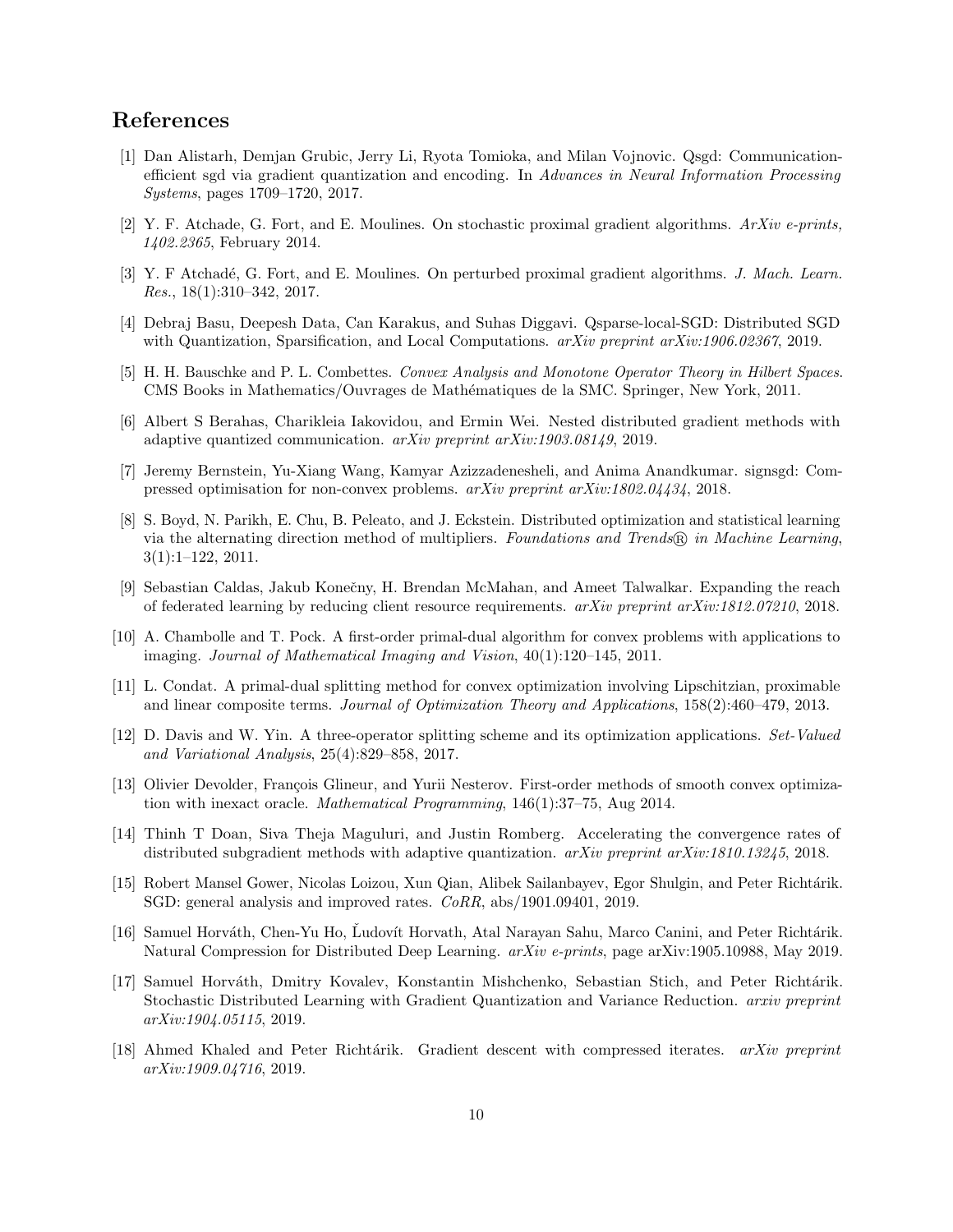- <span id="page-10-9"></span>[19] Anastasia Koloskova, Sebastian U Stich, and Martin Jaggi. Decentralized stochastic optimization and gossip algorithms with compressed communication.  $arXiv$  preprint  $arXiv:1902.00340$ , 2019.
- <span id="page-10-0"></span>[20] Jakub Konečný, H. Brendan McMahan, Felix X. Yu, Peter Richtárik, Ananda Theertha Suresh, and Dave Bacon. Federated Learning: Strategies for Improving Communication Efficiency. *arXiv preprint* arXiv:1610.05492, Oct 2016.
- <span id="page-10-10"></span>[21] Chang-Shen Lee, Nicolò Michelusi, and Gesualdo Scutari. Finite rate quantized distributed optimization with geometric convergence. In 2018 52nd Asilomar Conference on Signals, Systems, and Computers, pages 1876–1880. IEEE, 2018.
- <span id="page-10-6"></span>[22] Konstantin Mishchenko, Eduard Gorbunov, Martin Takáč, and Peter Richtárik. Distributed learning with compressed gradient differences.  $arXiv$  preprint  $arXiv:1901.09269$ , 2019.
- <span id="page-10-7"></span>[23] Angelia Nedic, Alex Olshevsky, Asuman Ozdaglar, and John N Tsitsiklis. Distributed subgradient methods and quantization effects. In 2008 47th IEEE Conference on Decision and Control, pages 4177–4184. IEEE, 2008.
- <span id="page-10-8"></span>[24] Michael G Rabbat and Robert D Nowak. Quantized incremental algorithms for distributed optimization. IEEE Journal on Selected Areas in Communications, 23(4):798–808, 2005.
- <span id="page-10-5"></span>[25] Amirhossein Reisizadeh, Aryan Mokhtari, Hamed Hassani, Ali Jadbabaie, and Ramtin Pedarsani. Fedpaq: A communication-efficient federated learning method with periodic averaging and quantization.  $arXiv$ preprint arXiv:1909.13014, 2019.
- <span id="page-10-11"></span>[26] Amirhossein Reisizadeh, Aryan Mokhtari, Hamed Hassani, and Ramtin Pedarsani. Quantized decentralized consensus optimization. In 2018 IEEE Conference on Decision and Control (CDC), pages 5838–5843. IEEE, 2018.
- <span id="page-10-4"></span>[27] Frank Seide, Hao Fu, Jasha Droppo, Gang Li, and Dong Yu. 1-bit stochastic gradient descent and its application to data-parallel distributed training of speech dnns. In Fifteenth Annual Conference of the International Speech Communication Association, 2014.
- <span id="page-10-13"></span>[28] Sebastian U. Stich, Jean-Baptiste Cordonnier, and Martin Jaggi. Sparsified SGD with Memory. arXiv:1809.07599, 2018.
- <span id="page-10-3"></span>[29] John N Tsitsiklis and Zhi-Quan Luo. Communication complexity of convex optimization. Journal of Complexity, 3(3):231–243, 1987.
- <span id="page-10-14"></span>[30] B. C. Vũ. A splitting algorithm for dual monotone inclusions involving cocoercive operators. Advances in Applied Mathematics, 38(3):667–681, 2013.
- <span id="page-10-2"></span>[31] Jianyu Wang and Gauri Joshi. Cooperative SGD: A Unified Framework for the Design and Analysis of Communication-Efficient SGD Algorithms. arXiv preprint arXiv:1808.07576, 2018.
- <span id="page-10-1"></span>[32] Wei Wen, Cong Xu, Feng Yan, Chunpeng Wu, Yandan Wang, Yiran Chen, and Hai Li. Terngrad: Ternary gradients to reduce communication in distributed deep learning. In I. Guyon, U. V. Luxburg, S. Bengio, H. Wallach, R. Fergus, S. Vishwanathan, and R. Garnett, editors, Advances in Neural Information Processing Systems 30, pages 1509–1519. Curran Associates, Inc., 2017.
- <span id="page-10-12"></span>[33] Xin Zhang, Jia Liu, Zhengyuan Zhu, and Elizabeth S Bentley. Compressed distributed gradient descent: Communication-efficient consensus over networks. In IEEE INFOCOM 2019-IEEE Conference on Computer Communications, pages 2431–2439. IEEE, 2019.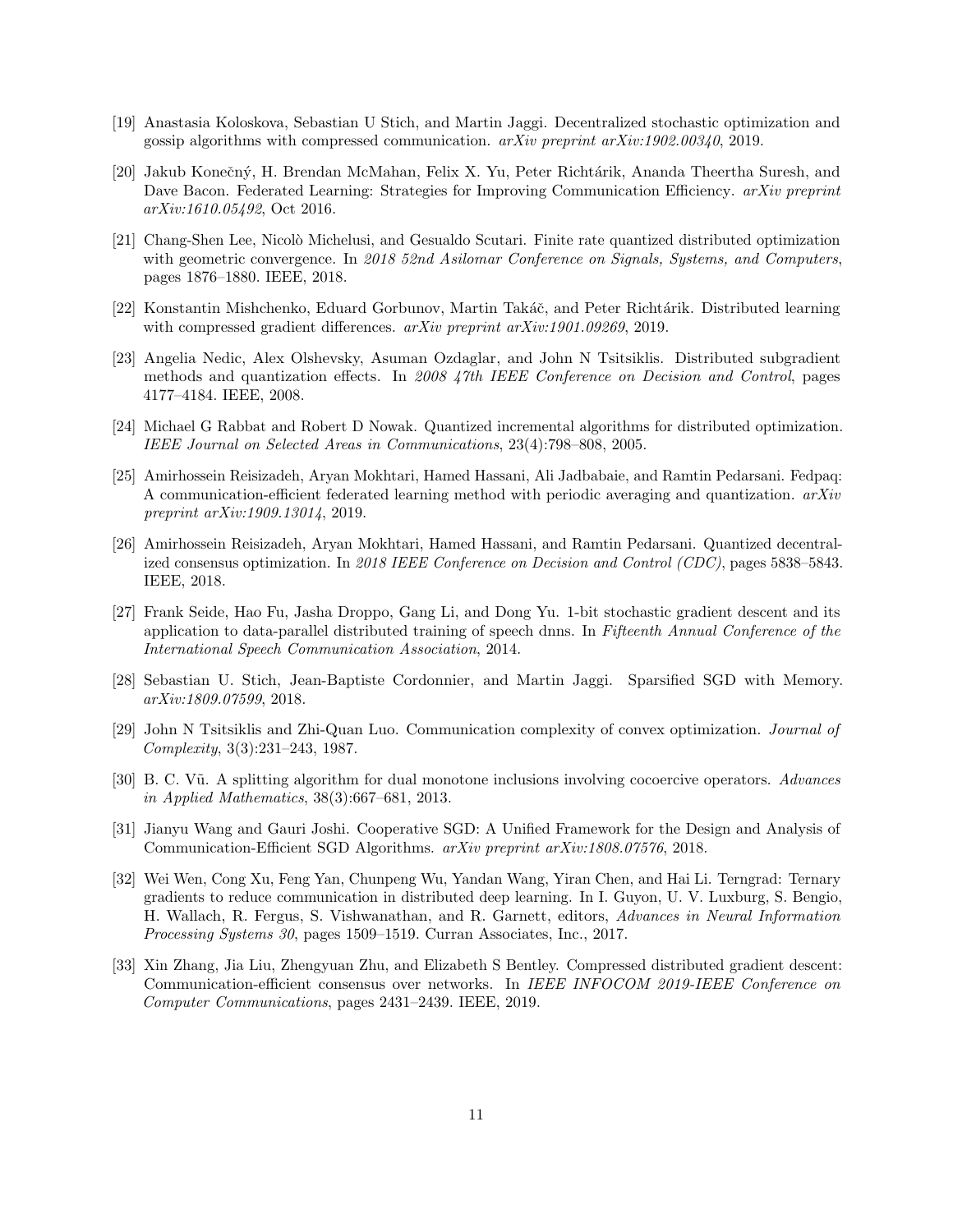# Appendix

## A Basic Facts

We recall the following fact about the variance of a random variable: Given a fixed  $Y \in \mathbb{R}^d$  and a random variable  $X \in \mathbb{R}^d$ , we have

<span id="page-11-0"></span>
$$
\mathbb{E}\left[\left\|X-Y\right\|^2\right] = \mathbb{E}\left[\left\|X-\mathbb{E}\left[X\right]\right\|^2\right] + \left\|\mathbb{E}\left[X\right]-Y\right\|^2. \tag{16}
$$

If  $X_1, X_2, \ldots, X_n$  are independent random variables then

$$
\mathbb{E}\left[\left\|\sum_{i=1}^{n}X_{i}-\mathbb{E}\left[X_{i}\right]\right\|^{2}\right]=\sum_{i=1}^{n}\mathbb{E}\left[\left\|X_{i}-\mathbb{E}\left[X_{i}\right]\right\|^{2}\right].
$$
\n(17)

We also recall the following inequality from linear algebra: for any  $a, b \in \mathbb{R}^d$  we have,

<span id="page-11-3"></span><span id="page-11-1"></span>
$$
||a+b||^2 \le 2||a||^2 + 2||b||^2. \tag{18}
$$

We will also use the following fact: which follows from the convexity of the squared Euclidean norm: for  $\eta \in [0, 1]$  we have,  $\overline{2}$ 

<span id="page-11-4"></span>
$$
\|\eta a + (1 - \eta) b\|^2 \le \eta \|a\|^2 + (1 - \eta) \|b\|^2. \tag{19}
$$

Moreover, we shall use the following lemma without mention.

**Lemma 1.** Let  $0 < A < 1$  and  $B > 0$  and let  $\{r_k\}_{k\geq 0}$  be a sequence of real numbers with  $r_0 > 0$  satisfying the recursion

$$
r_{k+1} \leq Ar_k + B.
$$
  

$$
r_k \leq A^k r_0 + \frac{B}{1 - A}.
$$

# B Proof of Theorem [3](#page-6-2)

Then

Since Theorem [1](#page-3-1) is a particular case of Theorem [3,](#page-6-2) we only prove Theorem [3.](#page-6-2) From  $(14)$ , we have conditionally on  $(x^k, s^k)$ ,

<span id="page-11-2"></span>
$$
\mathbb{E}\left[\left\|x^{k+1} - x^{\star}\right\|^{2}\right] = \mathbb{E}\left[\left\|\frac{1}{n}\sum_{i=1}^{n} C\left(\mathcal{T}_{i}(x^{k}, s_{i}^{k}); \xi_{i}^{k}\right) - x^{\star}\right\|^{2}\right]
$$
\n
$$
\stackrel{\text{(16)}}{=} \mathbb{E}\left[\left\|\frac{1}{n}\sum_{i=1}^{n} C\left(\mathcal{T}_{i}(x^{k}, s_{i}^{k}); \xi_{i}^{k}\right) - \frac{1}{n}\sum_{i=1}^{n} \mathcal{T}_{i}(x^{k}, s_{i}^{k})\right\|^{2}\right] + \left\|\frac{1}{n}\sum_{i=1}^{n} \mathcal{T}_{i}(x^{k}, s_{i}^{k}) - x^{\star}\right\|^{2}
$$
\n
$$
\stackrel{\text{(1)}}{=} \frac{1}{n^{2}} \mathbb{E}\left[\left\|\sum_{i=1}^{n} \left(C\left(\mathcal{T}_{i}(x^{k}, s_{i}^{k}); \xi_{i}^{k}\right) - \mathcal{T}_{i}(x^{k}, s_{i}^{k})\right)\right\|^{2}\right] + \left\|\mathcal{T}(x^{k}, s^{k}) - x^{\star}\right\|^{2}
$$
\n
$$
\stackrel{\text{(17)}}{=} \frac{1}{n^{2}} \sum_{i=1}^{n} \mathbb{E}\left[\left\|C\left(\mathcal{T}_{i}(x^{k}, s_{i}^{k}); \xi_{i}^{k}\right) - \mathcal{T}_{i}(x^{k}, s_{i}^{k})\right\|^{2}\right] + \left\|\mathcal{T}(x^{k}, s^{k}) - x^{\star}\right\|^{2}.\tag{20}
$$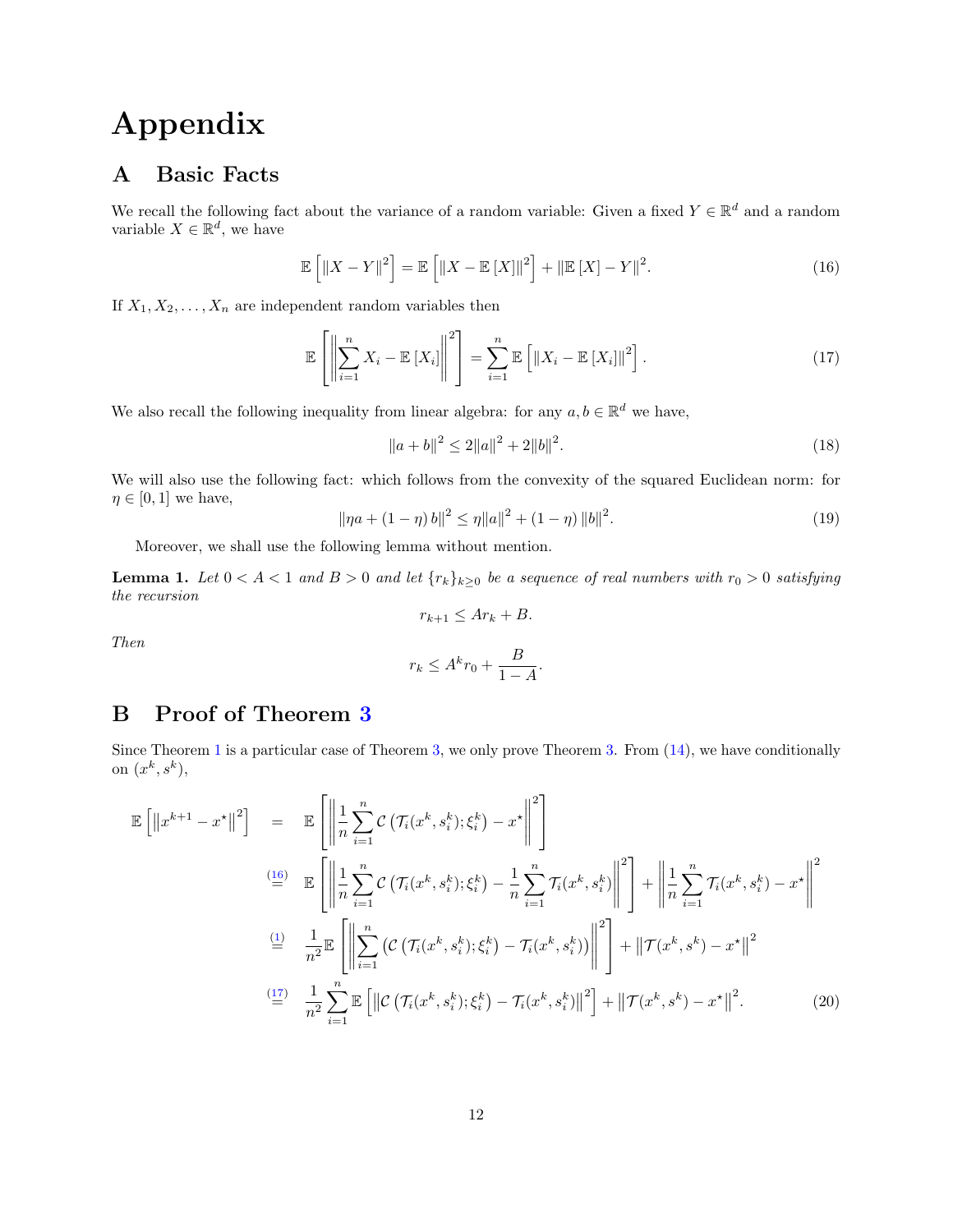The first term in [\(20\)](#page-11-2) can be bounded using Assumption [3:](#page-2-0)

<span id="page-12-0"></span>
$$
\frac{1}{n^{2}} \sum_{i=1}^{n} \mathbb{E} \left[ \left\| \mathcal{C} \left( \mathcal{T}_{i}(x^{k}, s_{i}^{k}); \xi_{i}^{k} \right) - \mathcal{T}_{i}(x^{k}, s_{i}^{k}) \right\|^{2} \right] \leq \frac{\omega}{n^{2}} \sum_{i=1}^{n} \left\| \mathcal{T}_{i}(x^{k}, s_{i}^{k}) \right\|^{2}
$$
\n
$$
\leq \frac{2\omega}{n^{2}} \sum_{i=1}^{n} \left\| \mathcal{T}_{i}(x^{k}, s_{i}^{k}) - \mathcal{T}_{i}(x^{k}, s_{i}^{k}) \right\|^{2} + \frac{2\omega}{n^{2}} \sum_{i=1}^{n} \left\| \mathcal{T}_{i}(x^{k}, s_{i}^{k}) \right\|^{2}
$$
\n
$$
\leq \frac{2\omega}{n^{2}} \sum_{i=1}^{n} c_{i}^{2} \left\| x^{k} - x^{k} \right\|^{2} + \frac{2\omega}{n^{2}} \sum_{i=1}^{n} \left\| \mathcal{T}_{i}(x^{k}, s_{i}^{k}) \right\|^{2}
$$
\n
$$
= \frac{2\omega c^{2}}{n} \left\| x^{k} - x^{k} \right\|^{2} + \frac{2\omega}{n^{2}} \sum_{i=1}^{n} \left\| \mathcal{T}_{i}(x^{k}, s_{i}^{k}) \right\|^{2}.
$$
\n
$$
(21)
$$

Plugging in  $(21)$  in  $(20)$ ,

$$
\mathbb{E}\left[\left\|x^{k+1}-x^{\star}\right\|^2\right] \leq \frac{2\omega c^2}{n} \|x^k-x^{\star}\|^2 + \frac{2\omega}{n^2} \sum_{i=1}^n \left\|\mathcal{T}_i(x^{\star}, s_i^k)\right\|^2 + \left\|\mathcal{T}(x^k, s^k) - x^{\star}\right\|^2
$$

Therefore, conditionally on  $x^k$ ,

$$
\mathbb{E}\left[\left\|x^{k+1}-x^{\star}\right\|^2\right] \leq \frac{2\omega c^2}{n} \left\|x^k-x^{\star}\right\|^2 + \frac{2\omega}{n^2} \sum_{i=1}^n \mathbb{E}\left[\left\|\mathcal{T}_i(x^{\star},s_i^k)\right\|^2\right] + \mathbb{E}\left[\left\|\mathcal{T}(x^k,s^k)-x^{\star}\right\|^2\right]
$$
  

$$
\leq \left(\frac{2\omega c^2}{n}+1-\rho\right) \left\|x^k-x^{\star}\right\|^2 + B + \frac{2\omega}{n^2} \sum_{i=1}^n \mathbb{E}\left[\left\|\mathcal{T}_i(x^{\star},s_i^k)\right\|^2\right].
$$

Finally taking unconditional expectations yields the theorem's claim.

# C Proof of Theorem [4](#page-7-1)

Since Theorem [2](#page-4-0) is a particular case of Theorem [4,](#page-7-1) we only prove Theorem [4.](#page-7-1)

<span id="page-12-1"></span>**Lemma 2.** Under Assumption [3,](#page-2-0) if  $0 < \alpha \leq \frac{1}{\omega+1}$ , then for every  $i = \{1, \ldots, n\}$  the iterates of Algorithm [4](#page-6-0) satisfy conditionally on  $x^k$  and  $h_i^k$ :

<span id="page-12-2"></span>
$$
\mathbb{E}\left[\left\|h_{i}^{k+1} - \mathcal{T}_{i}(x^{\star}, s_{i}^{k})\right\|^{2}\right] \leq (1-\alpha)\mathbb{E}\left[\left\|h_{i}^{k} - \mathcal{T}_{i}(x^{\star}, s_{i}^{k})\right\|^{2}\right] + \alpha\mathbb{E}\left[\left\|\mathcal{T}_{i}(x^{k}, s_{i}^{k}) - \mathcal{T}_{i}(x^{\star}, s_{i}^{k})\right\|^{2}\right] \tag{22}
$$

*Proof.* Conditionally on  $x^k, h_1^k, \ldots, h_n^k, s_1^k, \ldots, s_n^k$  we have

$$
\mathbb{E}\left[\left\|h_{i}^{k+1}-\mathcal{T}_{i}(x^{\star},s_{i}^{k})\right\|^{2}\right] = \mathbb{E}\left[\left\|h_{i}^{k}-\mathcal{T}_{i}(x^{\star},s_{i}^{k})+\alpha\delta_{i}^{k}\right\|^{2}\right] \n= \left\|h_{i}^{k}-\mathcal{T}_{i}(x^{\star},s_{i}^{k})\right\|^{2}+2\alpha\left\langle h_{i}^{k}-\mathcal{T}_{i}(x^{\star},s_{i}^{k}),\mathbb{E}\left[\delta_{i}^{k}\right]\right\rangle+\alpha^{2}\mathbb{E}\left[\left\|\delta_{i}^{k}\right\|^{2}\right] \n\leq \left\|h_{i}^{k}-\mathcal{T}_{i}(x^{\star},s_{i}^{k})\right\|^{2}+2\alpha\left\langle h_{i}^{k}-\mathcal{T}_{i}(x^{\star},s_{i}^{k}),\mathcal{T}_{i}(x^{k},s_{i}^{k})-h_{i}^{k}\right\rangle \n+\alpha^{2}(\omega+1)\left\|\mathcal{T}_{i}(x^{k},s_{i}^{k})-h_{i}^{k}\right\|^{2} \n\leq \left\|h_{i}^{k}-\mathcal{T}_{i}(x^{\star},s_{i}^{k})\right\|^{2}+2\alpha\left\langle h_{i}^{k}-\mathcal{T}_{i}(x^{\star},s_{i}^{k}),\mathcal{T}_{i}(x^{k},s_{i}^{k})-h_{i}^{k}\right\rangle \n+\alpha\left\|\mathcal{T}_{i}(x^{k},s_{i}^{k})-h_{i}^{k}\right\|^{2} \n= \left\|h_{i}^{k}-\mathcal{T}_{i}(x^{\star},s_{i}^{k})\right\|^{2}+\alpha\left\langle 2h_{i}^{k}-2\mathcal{T}_{i}(x^{\star},s_{i}^{k})+\mathcal{T}_{i}(x^{k},s_{i}^{k})-h_{i}^{k},\mathcal{T}_{i}(x^{k},s_{i}^{k})-h_{i}^{k}\right\rangle.
$$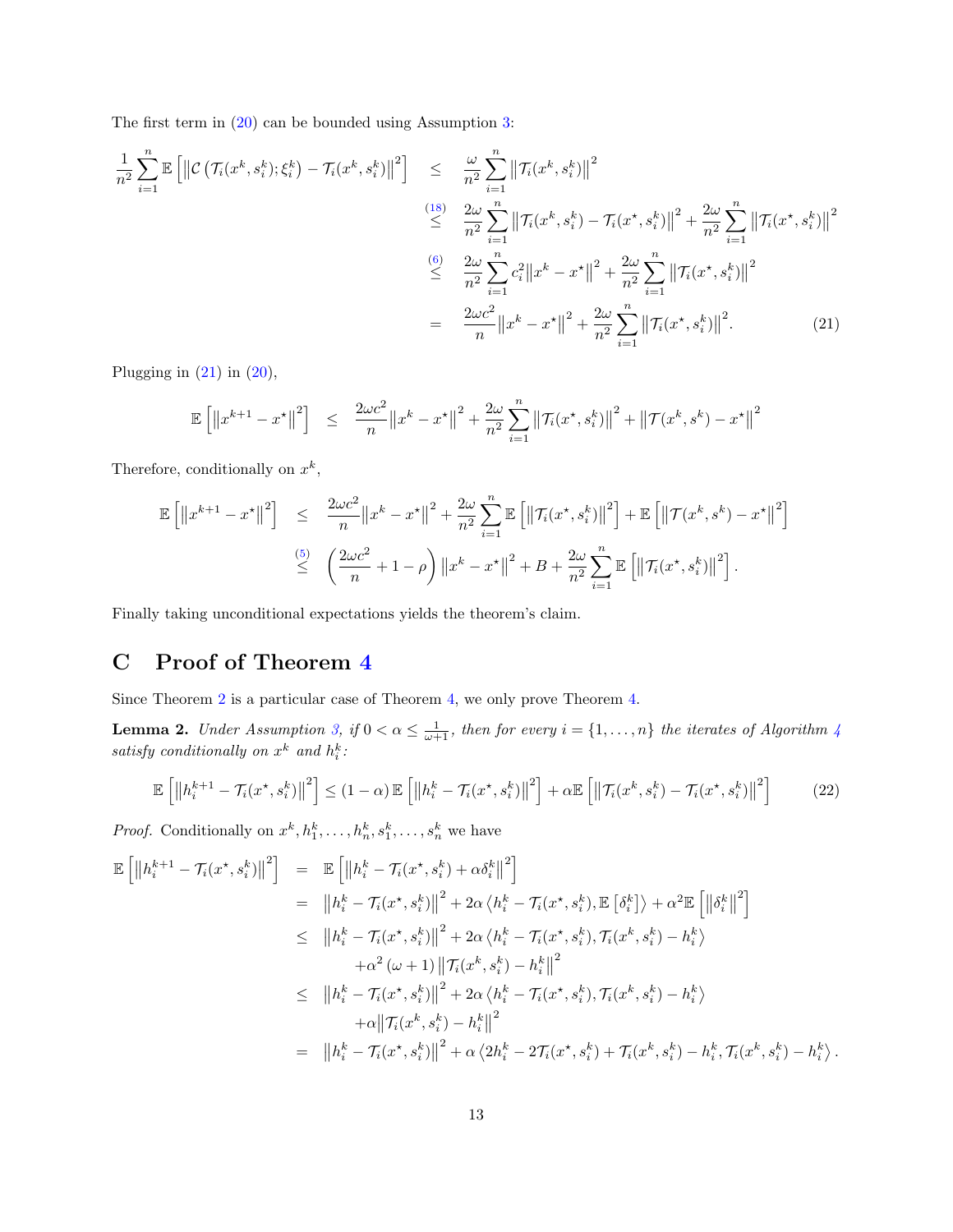For the inner product in the last inequality, we have

$$
\langle 2h_i^k - 2\mathcal{T}_i(x^*, s_i^k) + \mathcal{T}_i(x^k, s_i^k) - h_i^k, \mathcal{T}_i(x^k, s_i^k) - h_i^k \rangle
$$
  
=  $\langle h_i^k - \mathcal{T}_i(x^*, s_i^k) + \mathcal{T}_i(x^k, s_i^k) - \mathcal{T}_i(x^*, s_i^k), \mathcal{T}_i(x^k, s_i^k) - \mathcal{T}_i(x^*, s_i^k) - (h_i^k - \mathcal{T}_i(x^*, s_i^k)) \rangle$   
=  $-\left\|h_i^k - \mathcal{T}_i(x^*, s_i^k)\right\|^2 + \left\|\mathcal{T}_i(x^k, s_i^k) - \mathcal{T}_i(x^*, s_i^k)\right\|^2.$ 

Using this in the previous inequality, we get

$$
\mathbb{E}\left[\left\|h_i^{k+1} - \mathcal{T}_i(x^\star, s_i^k)\right\|^2\right] = (1-\alpha)\left\|h_i^k - \mathcal{T}_i(x^\star, s_i^k)\right\|^2 + \alpha\left\|\mathcal{T}_i(x^k, s_i^k) - \mathcal{T}_i(x^\star, s_i^k)\right\|^2.
$$

It remains to take expectation with respect to the randomness in  $s_i^k$ .

<span id="page-13-3"></span>**Lemma 3.** Under Assumptions [1](#page-2-1) and [3,](#page-2-0) the iterates of Algorithm  $\frac{1}{4}$  $\frac{1}{4}$  $\frac{1}{4}$  satisfy,

<span id="page-13-4"></span>
$$
\mathbb{E}\left[\left\|x^{k+1} - x^{\star}\right\|^2\right] \leq (1 - \eta\rho)\left\|x^k - x^{\star}\right\|^2 + \eta B + \frac{2\eta^2\omega}{n^2}\sum_{i=1}^n \mathbb{E}\left[\left\|\mathcal{T}_i(x^k, s_i^k) - \mathcal{T}_i(x^{\star}, s_i^k)\right\|^2 + \left\|\mathcal{T}_i(x^{\star}, s_i^k) - h_i^k\right\|^2\right].
$$
 (23)

 $\Box$ 

*Proof.* Conditionally on  $x^k, h_1^k, \ldots, h_n^k, s_1^k, \ldots, s_n^k$  we have,

<span id="page-13-0"></span>
$$
\mathbb{E}\left[\left\|x^{k+1}-x^{\star}\right\|^{2}\right] = \mathbb{E}\left[\left\|\left(1-\eta\right)x^{k}+\frac{\eta}{n}\sum_{i=1}^{n}\left(\delta_{i}^{k}+h_{i}^{k}\right)-x^{\star}\right\|^{2}\right]
$$
\n
$$
\stackrel{\text{(16)}}{=} \left\|\left(1-\eta\right)x^{k}+\eta\mathcal{T}(x^{k},s^{k})-x^{\star}\right\|^{2}+\frac{\eta^{2}}{n^{2}}\mathbb{E}\left[\left\|\sum_{i=1}^{n}\delta_{i}^{k}-\mathbb{E}\left[\delta_{i}^{k}\right]\right\|^{2}\right]
$$
\n
$$
\stackrel{\text{(17)}}{=} \left\|\left(1-\eta\right)x^{k}+\eta\mathcal{T}(x^{k},s^{k})-x^{\star}\right\|^{2}+\frac{\eta^{2}}{n^{2}}\sum_{i=1}^{n}\mathbb{E}\left[\left\|\delta_{i}^{k}-\mathbb{E}\left[\delta_{i}^{k}\right]\right\|^{2}\right]
$$
\n
$$
\leq \left\|\left(1-\eta\right)x^{k}+\eta\mathcal{T}(x^{k},s^{k})-x^{\star}\right\|^{2}+\frac{\eta^{2}\omega}{n^{2}}\sum_{i=1}^{n}\left\|\mathcal{T}_{i}(x^{k},s_{i}^{k})-h_{i}^{k}\right\|^{2}.
$$

We now take expectation with respect to the randomness in  $s_1^k, \ldots, s_n^k$  and conditionally on  $x^k, h_1^k, \ldots, h_n^k$ .

$$
\mathbb{E}\left[\left\|x^{k+1}-x^{\star}\right\|^2\right] \leq \mathbb{E}\left[\left\|(1-\eta)x^k+\eta\mathcal{T}(x^k,s^k)-x^{\star}\right\|^2\right]+\frac{\eta^2\omega}{n^2}\sum_{i=1}^n\mathbb{E}\left[\left\|\mathcal{T}_i(x^k,s_i^k)-h_i^k\right\|^2\right].
$$
 (24)

To bound the first term in [\(24\)](#page-13-0) we use the convexity of the squared norm as follows,

<span id="page-13-1"></span>
$$
\mathbb{E}\left[\left\|\left(1-\eta\right)x^{k}+\eta\mathcal{T}(x^{k},s^{k})-x^{\star}\right\|^{2}\right] = \mathbb{E}\left[\left\|\left(1-\eta\right)\left(x^{k}-x^{\star}\right)+\eta\left(\mathcal{T}(x^{k},s^{k})-x^{\star}\right)\right\|^{2}\right]
$$
\n
$$
\stackrel{\text{(19)}}{\leq} \left(1-\eta\right)\left\|x^{k}-x^{\star}\right\|^{2}+\eta\mathbb{E}\left[\left\|\mathcal{T}(x^{k},s^{k})-x^{\star}\right\|^{2}\right]
$$
\n
$$
\stackrel{\text{(5)}}{\leq} \left(1-\eta+\eta\left(1-\rho\right)\right)\left\|x^{k}-x^{\star}\right\|^{2}+\eta B
$$
\n
$$
= \left(1-\eta\rho\right)\left\|x^{k}-x^{\star}\right\|^{2}+\eta B. \tag{25}
$$

For the second term in  $(24)$  we have,

<span id="page-13-2"></span>
$$
\mathbb{E}\left[\left\|\mathcal{T}_i(x^k, s_i^k) - h_i^k\right\|^2\right] \stackrel{(18)}{\leq} 2\mathbb{E}\left[\left\|\mathcal{T}_i(x^k, s_i^k) - \mathcal{T}_i(x^{\star}, s_i^k)\right\|^2\right] + 2\mathbb{E}\left[\left\|\mathcal{T}_i(x^{\star}, s_i^k) - h_i^k\right\|^2\right].
$$
 (26)